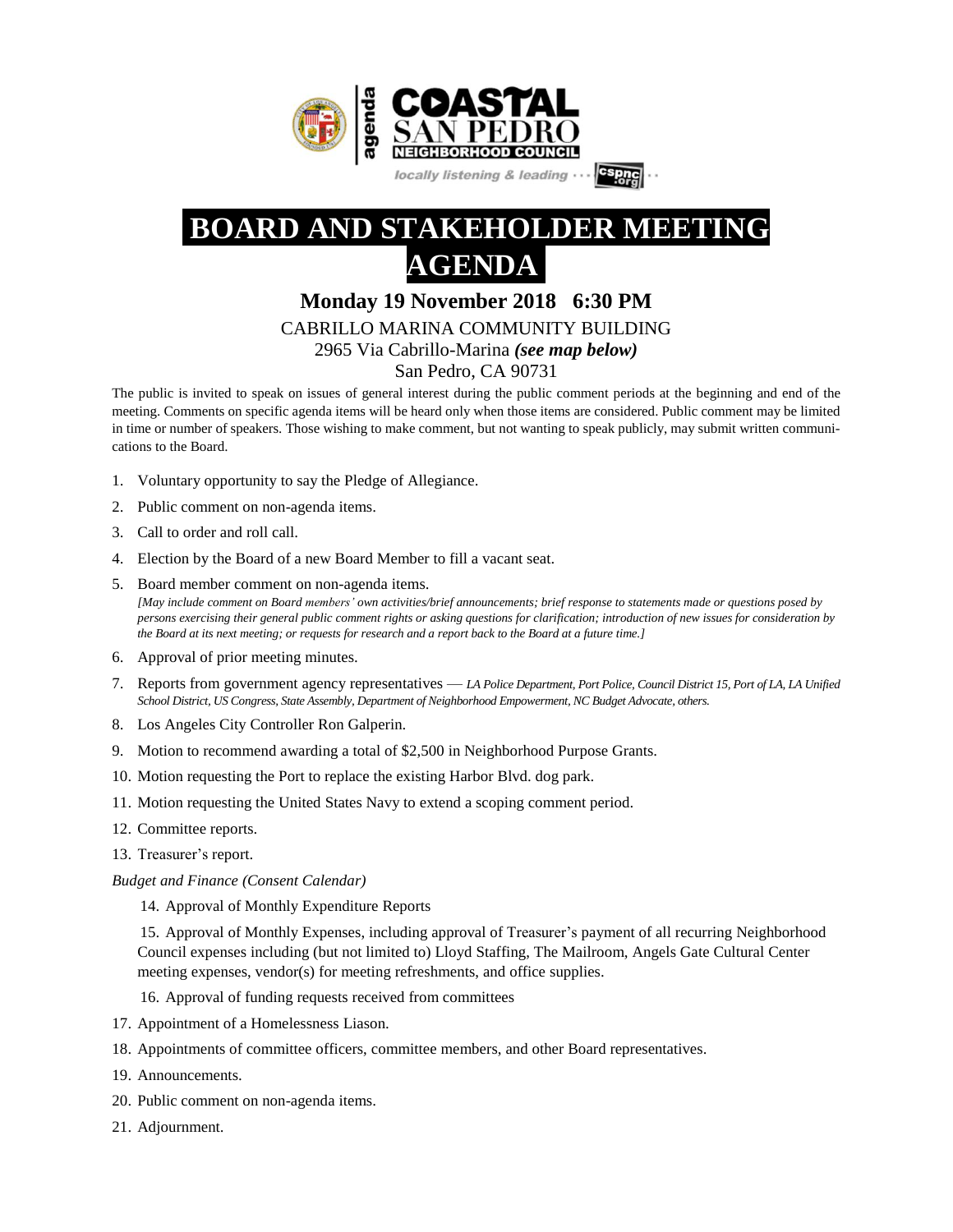# **9. Motion to recommend awarding a total of \$2,500 in Neighborhood Purpose Grants.**

#### *[Budget and Finance Committee]*

*Resolved,* the Coastal San Pedro Neighborhood Council shall award the following Neighborhood Purpose Grants:

|                | <b>ENTITY</b>                           | \$ REQUESTED | \$REOMMENDED |
|----------------|-----------------------------------------|--------------|--------------|
| a.             | Clean San Pedro                         | \$2,500      | \$250        |
| b.             | Point Fermin Marine Magnet              | - 500<br>S.  | \$250        |
| $\mathbf{c}$ . | Palos Verdes Peninsula Land Conservancy | \$3,000      | 400          |
| d.             | Marine Mammal Care Center LA            | \$1,500      | 500<br>\$    |
| e.             | <b>International Bird Rescue</b>        | \$2,500      | 500<br>S.    |
| f.             | White Point Elementary                  | \$2,500      | 600<br>S.    |
| g.             | Rainbow Services                        | \$5,000      | Withdrawn    |
| h.             | MySafe:LA                               | \$4,900      | Withdrawn    |
|                |                                         | Total        | \$2.500      |

### **10. Motion requesting the Port to replace the existing Harbor Blvd. dog park.**

#### *[Coastline and Parks Committee]*

*Whereas,* the Port intends to close the existing Harbor Blvd. dog park under its jurisdiction;

The Coastal San Pedro Neighborhood Council requests that the Port replace the dog park within the confines of the 22nd St. Park.

#### **11. Motion requesting the United States Navy to extend a scoping comment period.**

*Be it resolved that* the Coastal San Pedro Neighborhood Council urges the United States Navy to extend the scoping comment period by 60 days for the Proposed Renewal of Fueling Operations at the Defense Fuel Support Point San Pedro.